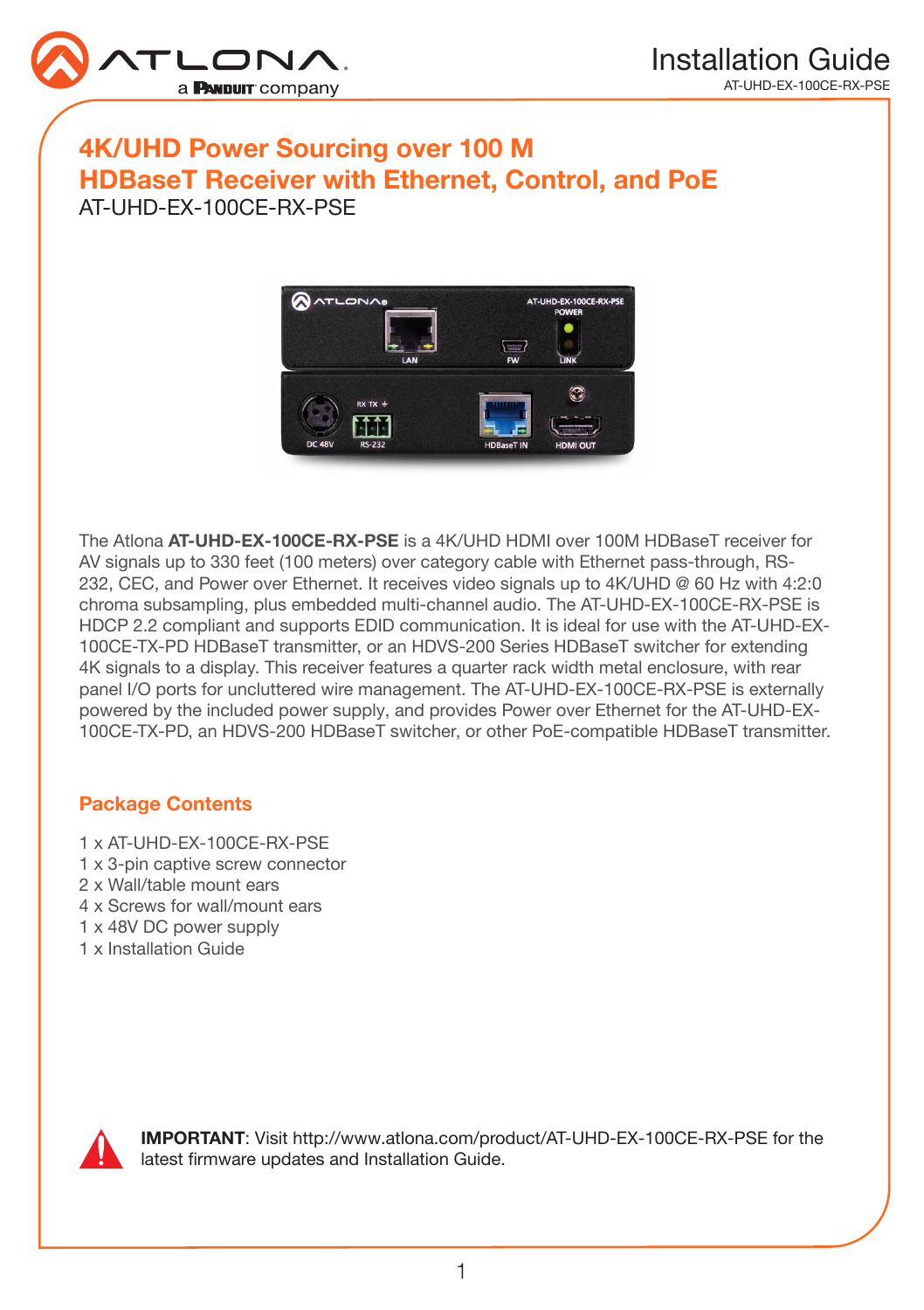

AT-UHD-EX-100CE-RX-PSE

### Panel Descriptions



#### 1 LAN

Connect an Ethernet cable from this port, to a display (sink) device for IP passthrough control.

#### 2 FW

Connect a mini-USB cable from this port to update the firmware. Refer to [Updating](#page-6-0)  [the Firmware \(page 7\)](#page-6-0) for more information.

#### 3 POWER

This LED indicator glows solid green when the unit is powered. Refer to [LED Indicators \(page 6\)](#page-5-0) for more information.

#### 4 LINK

This LED indicator glows solid amber when a solid link is established between the transmitter and receiver. Refer to [LED Indicators \(page 6\)](#page-5-0) for more information.

#### 5 DC 48V

Connect the included 48V DC power supply to this power receptacle.

#### 6 RS-232

Connect the included 3-pin captive screw block to this receptacle. Refer to [RS-232](#page-2-0)  [\(page 3\)](#page-2-0) for more information.

#### 7 HDBaseT IN

Connect a category cable from this port to the HDBaseT OUT port on the transmitter.

#### 8 HDMI OUT

Connect an HDMI cable from this port to a UHD/HD display.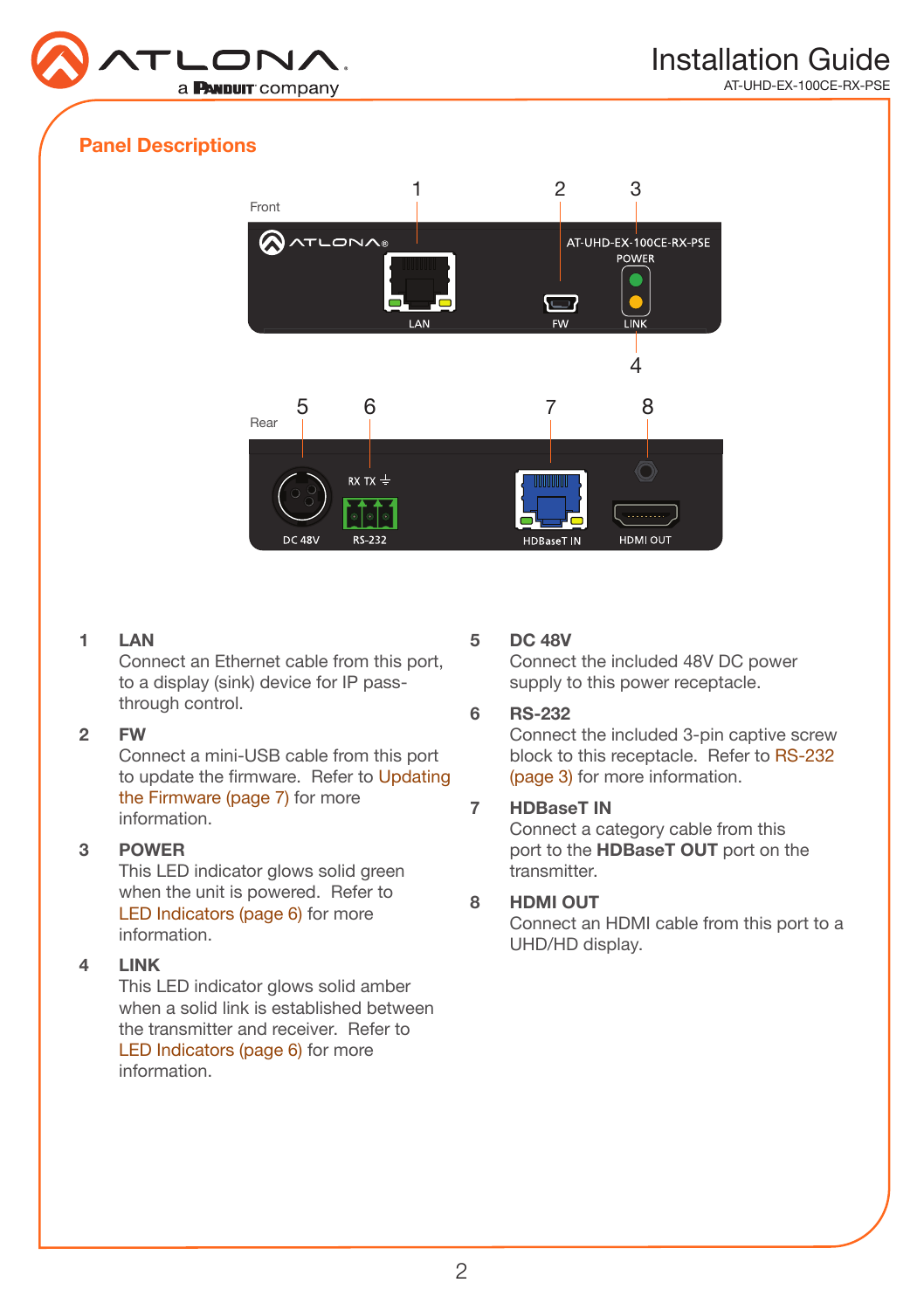

## <span id="page-2-0"></span>RS-232

The AT-UHD-EX-100CE-RX-PSE provides pass-through transport of RS-232 over HDBaseT, which allows communication between a control system and an RS-232. This step is optional.

- 1. Use wire strippers to remove a portion of the cable jacket on the RS-232 cable.
- 2. Remove at least 3/16" (5 mm) from the insulation of the RX, TX, and GND wires for the RS-232 connection.
- 3. Insert the TX, RX, and GND wires into correct terminal using one of the included 3-pin captive screw connectors.
- 4. Tighten the captive screws to secure the wires in place. Do not over-tighten or use hightorque devices to prevent damage to the connector block.



NOTE: Typical DE-9 connectors use pin 2 for TX, pin 3 for RX, and pin 5 for ground. On some devices functions of pins 2 and 3 are reversed.





AT-UHD-EX-100CE-RX-PSE RS-232 (DCE) Device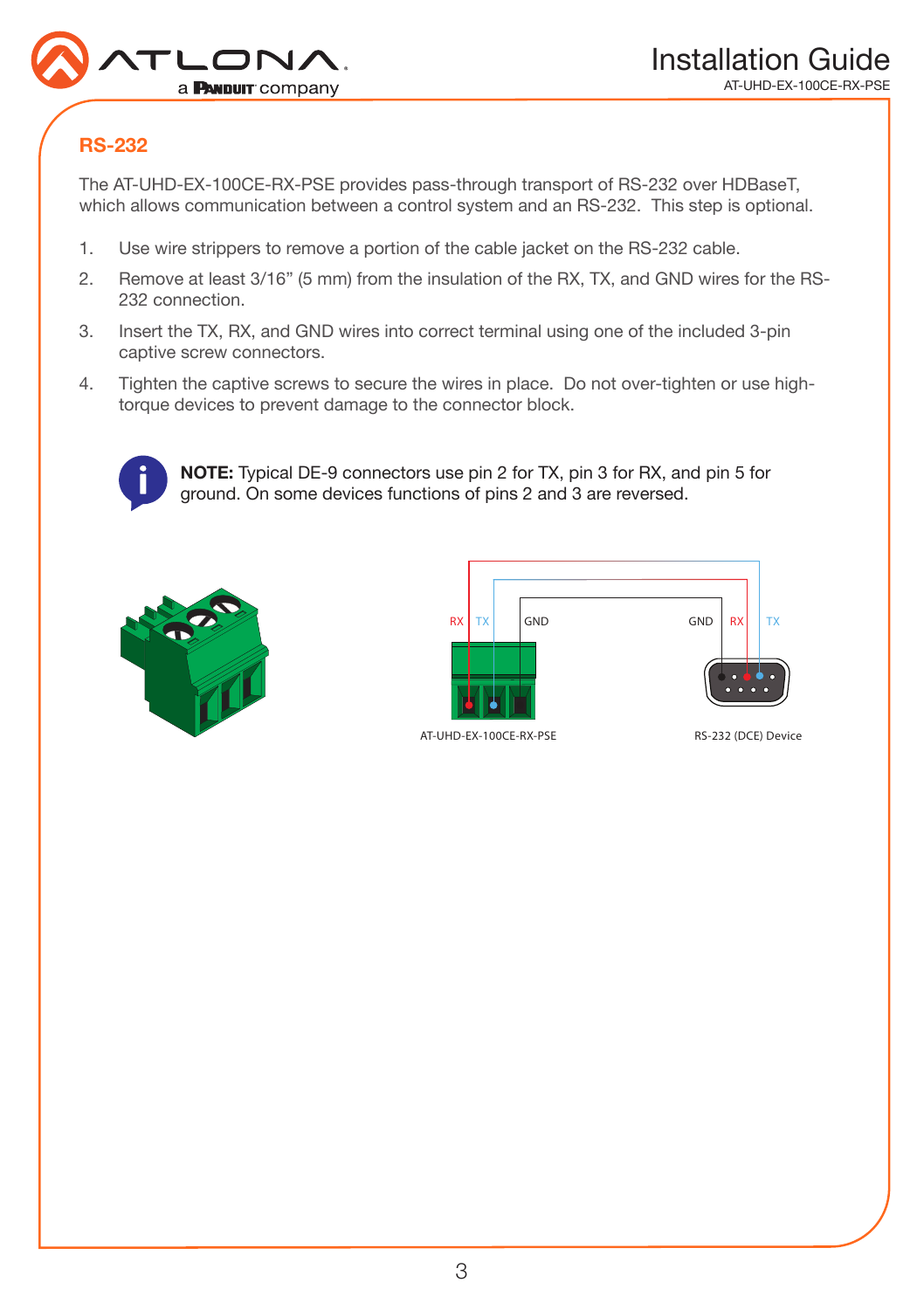

## Mounting Instructions

The AT-UHD-EX-100CE-RX-PSE includes two mounting brackets and two mounting screws, which can be used to attach the units to any flat surface.

- 1. Remove the two top screws from each side of the enclosure.
- 2. Position one of the mounting brackets, as shown below, aligning the holes on the side of the enclosure with one set of holes on the mounting bracket.
- 3. Use the enclosure screws to secure the mounting bracket to the enclosure.
- 4. Repeat the above steps to attach the second mounting bracket to the opposite side of the unit.



4. Mount the unit using the oval-shaped holes, on each mounting bracket. If using a drywall surface, a #6 drywall screw is recommended.



NOTE: Mounting brackets can also be inverted to mount the unit under a table or other flat surface.

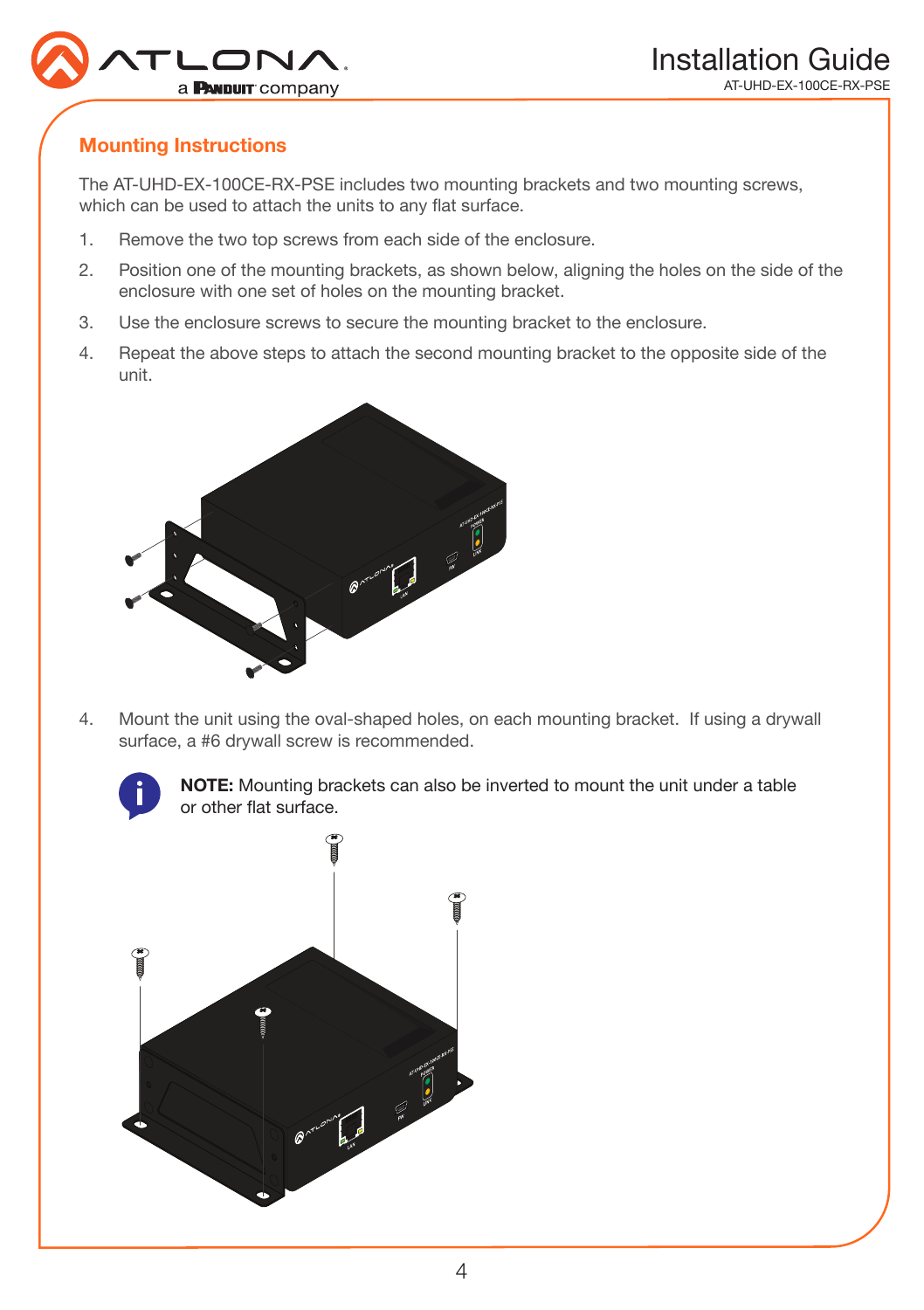

### Installation

- 1. Connect a UHD/HD display to the **HDMI OUT** port.
- 2. Connect a category cable, from the **HDBaseT IN** port on the receiver, to the **HDBaseT OUT** port on the transmitter.
- 3. OPTIONAL: Connect an Ethernet cable from the LAN port, on the receiver, to the display (sink) device. This cable provides IP pass-through control from a control system to the display (sink) device connected to the receiver.
- 4. OPTIONAL: Connect the RS-232 device to the **RS-232** port on the receiver. Refer to [RS-](#page-2-0)[232 \(page 3\)](#page-2-0) for more information.
- 5. Connect the included 48 V DC power supply to the DC 48V power receptacle.
- 6. Connect the power supply to an available AC outlet.

### Cable Recommendation Guidelines

Refer to the tables below for recommended cabling when using Altona products with HDBaseT. The green bars indicate the signal quality when using each type of cable. Higher-quality signals are represented by more bars.

| Core  | Shielding        | CAT <sub>5e</sub> | CAT6 | CAT6a | CAT7         |
|-------|------------------|-------------------|------|-------|--------------|
| Solid | UTP (unshielded) |                   |      |       | N/A          |
|       | STP (shielded)   |                   |      |       | $\mathbf{L}$ |



IMPORTANT: Stranded or patch cables are not recommended due to performance issues.

| Cable*       | Max. Distance @ 4K    | Max. Distance @ 1080p |
|--------------|-----------------------|-----------------------|
| CAT5e / CAT6 | 230 feet (70 meters)  | 330 feet (100 meters) |
| CAT6a / CAT7 | 330 feet (100 meters) | 330 feet (100 meters) |

\*Atlona recommends TIA/EIA 568-B termination for optimal performance.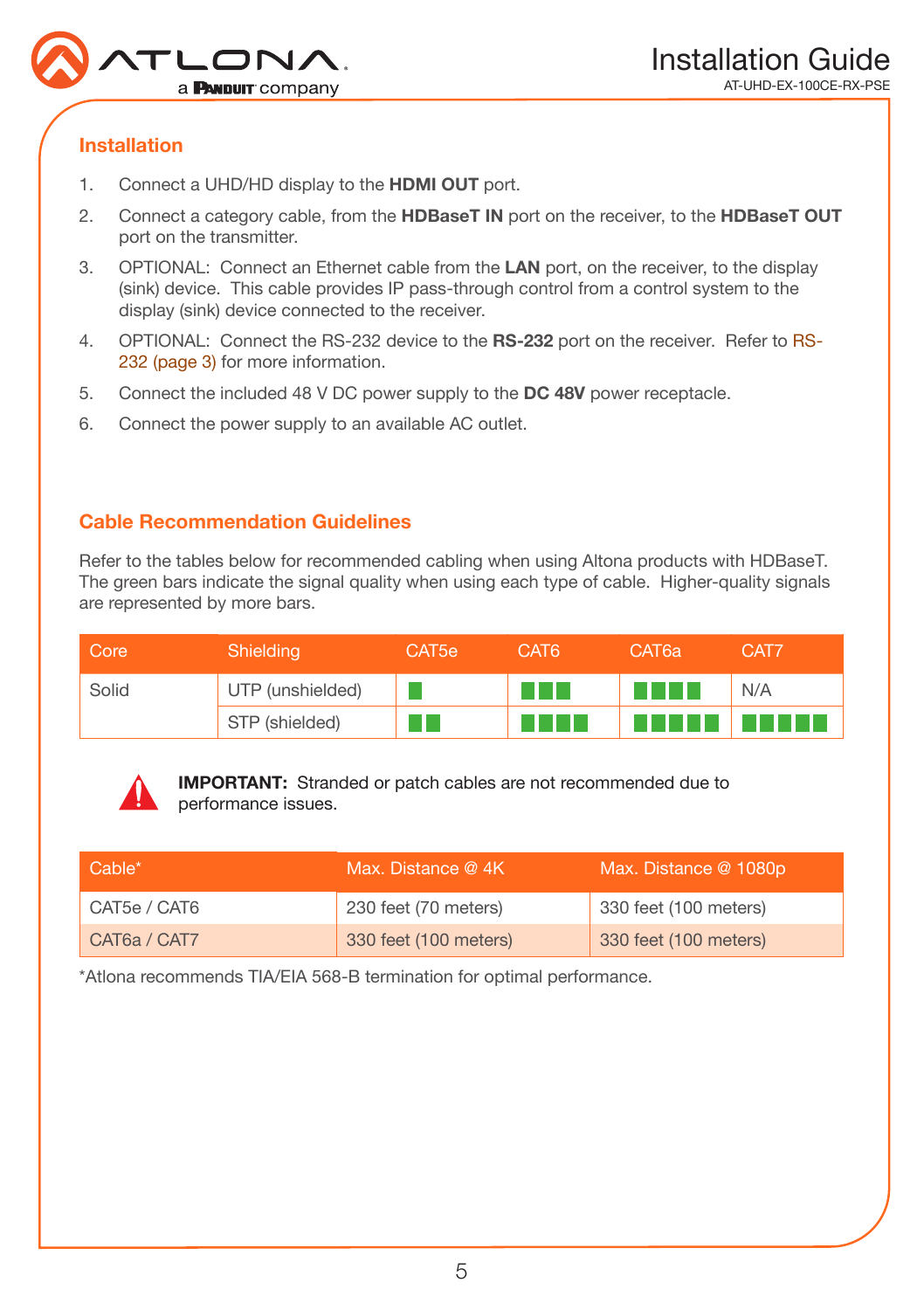

## <span id="page-5-0"></span>LED Indicators

The POWER and LINK LED indicator on the transmitter and receiver unit provides basic information on the current status of the AT-UHD-EX-100CE-RX-PSE.

| <b>POWER</b> | <b>Description</b>                                                                              |
|--------------|-------------------------------------------------------------------------------------------------|
| Solid green  | Unit is powered.                                                                                |
| Off          | Unit is not powered.                                                                            |
|              | Verify that the locking connector is securely fastened to the<br>$\bullet$<br>power receptacle. |
|              | Make sure that the power supply is connected to an active<br>$\bullet$<br>AC outlet.            |

| <b>LINK</b>    |  | <b>Description</b>                                                                                                                                                                                                                                                                                                                                                                                                                            |  |
|----------------|--|-----------------------------------------------------------------------------------------------------------------------------------------------------------------------------------------------------------------------------------------------------------------------------------------------------------------------------------------------------------------------------------------------------------------------------------------------|--|
| Solid amber    |  | The link integrity between the transmitter and the receiver is<br>good.                                                                                                                                                                                                                                                                                                                                                                       |  |
| Blinking amber |  | Poor signal integrity between the transmitter and the receiver.<br>Make sure that the Ethernet connection between the<br>$\bullet$<br><b>HDBaseT IN</b> port on the transmitter and the <b>HDBaseT</b><br><b>OUT</b> port on the receiver is secure.<br>The Ethernet cable may be compromised. Try using a<br>$\bullet$<br>different Ethernet cable. Make sure that the cable is solid<br>core. Stranded or patch cables are not recommended. |  |
| Off            |  | The link integrity between the transmitter and the receiver is<br>compromised.                                                                                                                                                                                                                                                                                                                                                                |  |
|                |  | Check the Ethernet cable between the <b>HDBaseT IN</b> port<br>on the transmitter and the <b>HDBaseT OUT</b> port on the<br>receiver.                                                                                                                                                                                                                                                                                                         |  |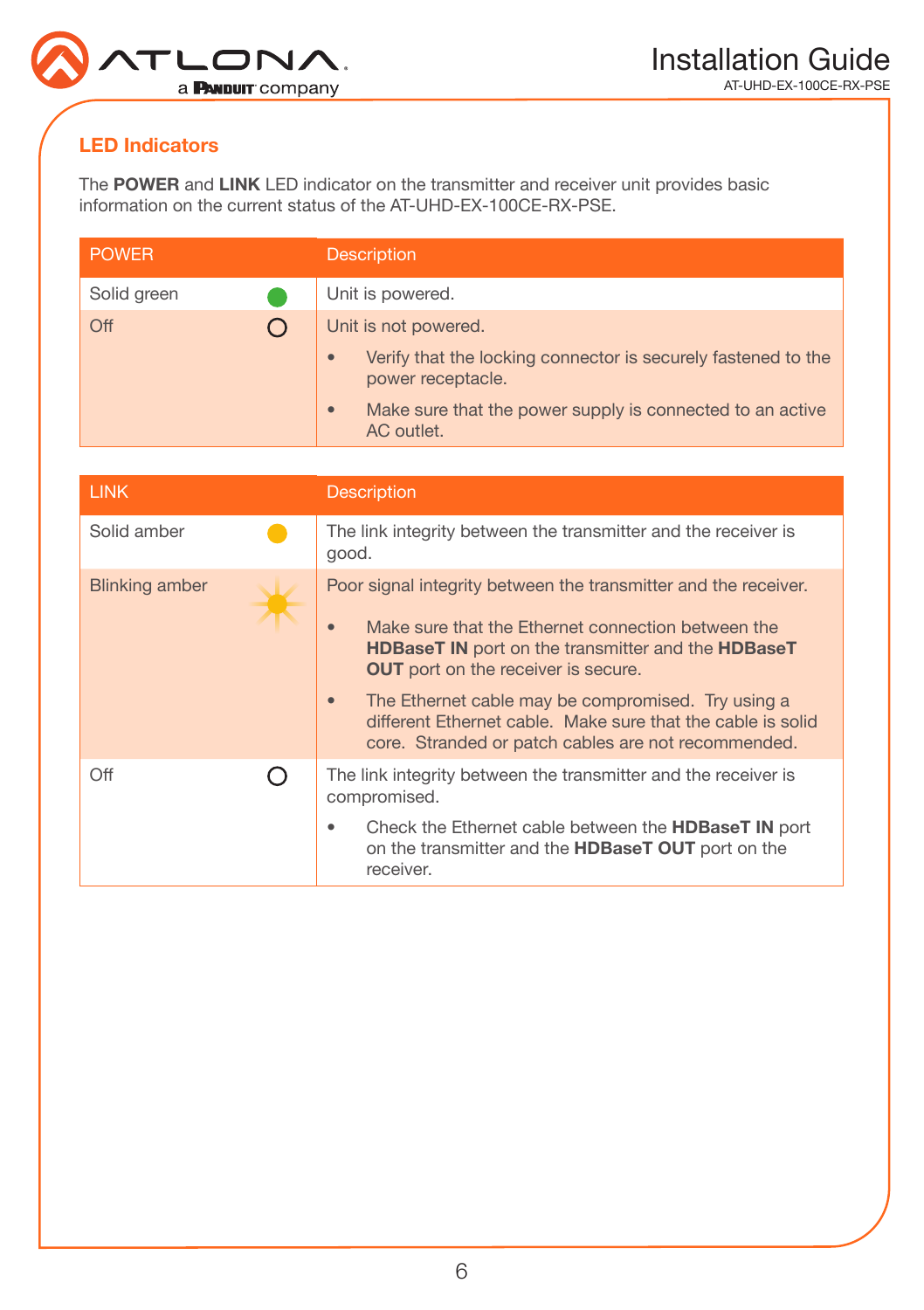

## <span id="page-6-0"></span>Updating the Firmware

Requirements:

- New firmware Downloaded from atlona.com
- USB to mini-USB cable
- Computer running Microsoft Windows.
- 1. Connect a USB to mini-USB cable from the FW port on the unit to an available USB port on the computer.



NOTE: The AT-UHD-EX Series can be powered over USB during the firmware update procedure. Therefore, connection of an external power supply (or HDBaseT) is not required.

- 2. Unzip the contents of the firmware .zip file to a location on the computer and locate the UpdateVS100RX\_[version].bat file.
- 3. Double-click the batch file to execute it.
- 4. After the update procedure is complete, the software will go through the verification process and then display the following message:

Verification succeeded!!! :-)



IMPORTANT: Do not disconnect the USB cable during the update process.